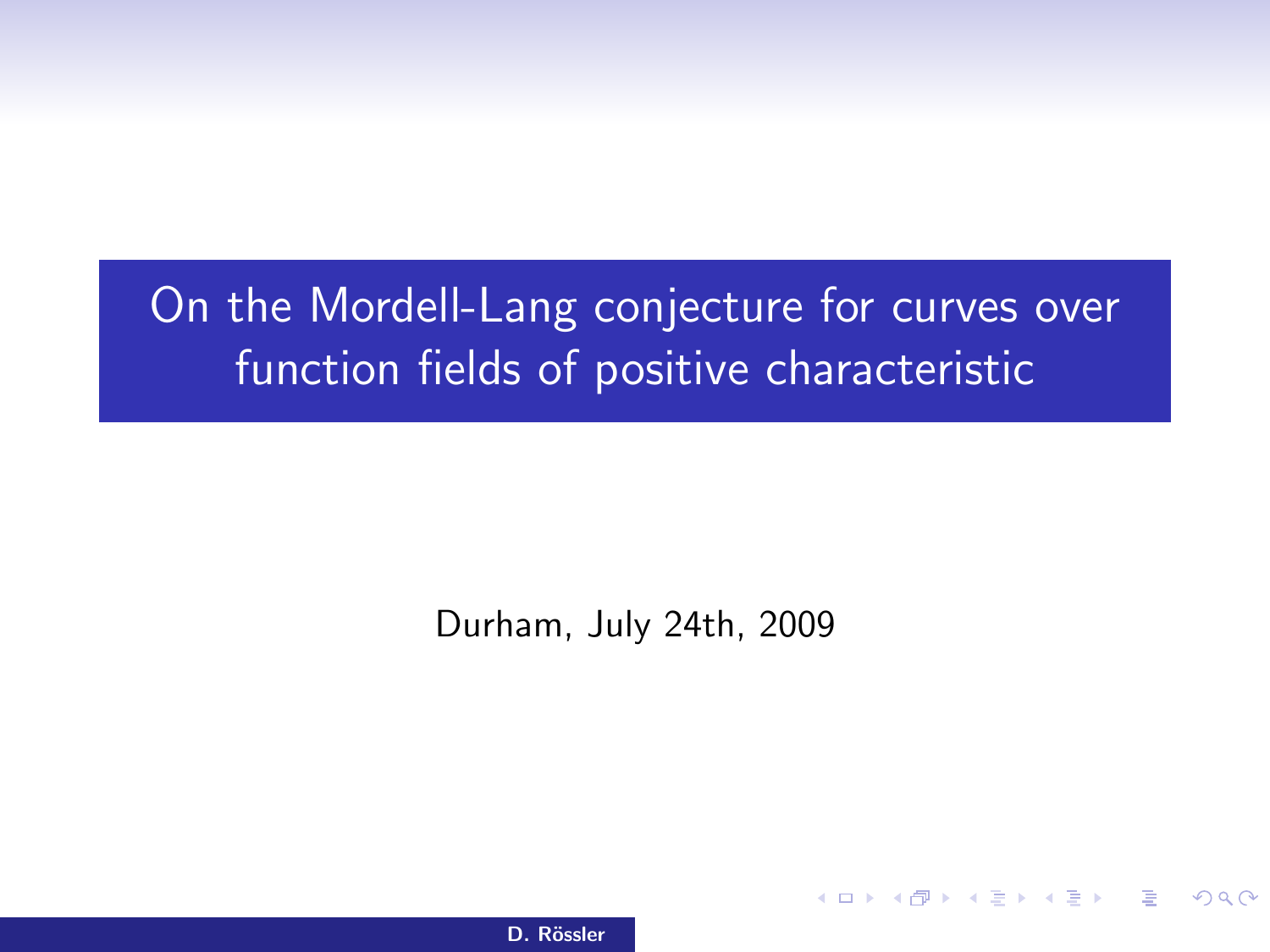The following theorem is the result of the work of Faltings, Serre, Hindry and McQuillan:

Theorem (generalized Mordell-Lang conjecture)

Let A be an semi-abelian variety over  $\mathbb{C}$ . Let  $X \hookrightarrow A$  be a closed subvariety with finite stabilizer. Let  $\Gamma \subset A(\mathbb{C})$  be a group such that  $\Gamma \otimes \mathbb{Q}$  is a finite-dimensional  $\mathbb{Q}$ -vector space. Then  $X \cap \Gamma$  is not Zariski dense in X.

K ロ ▶ K @ ▶ K ミ ▶ K ミ ▶ │ 등

 $\Omega$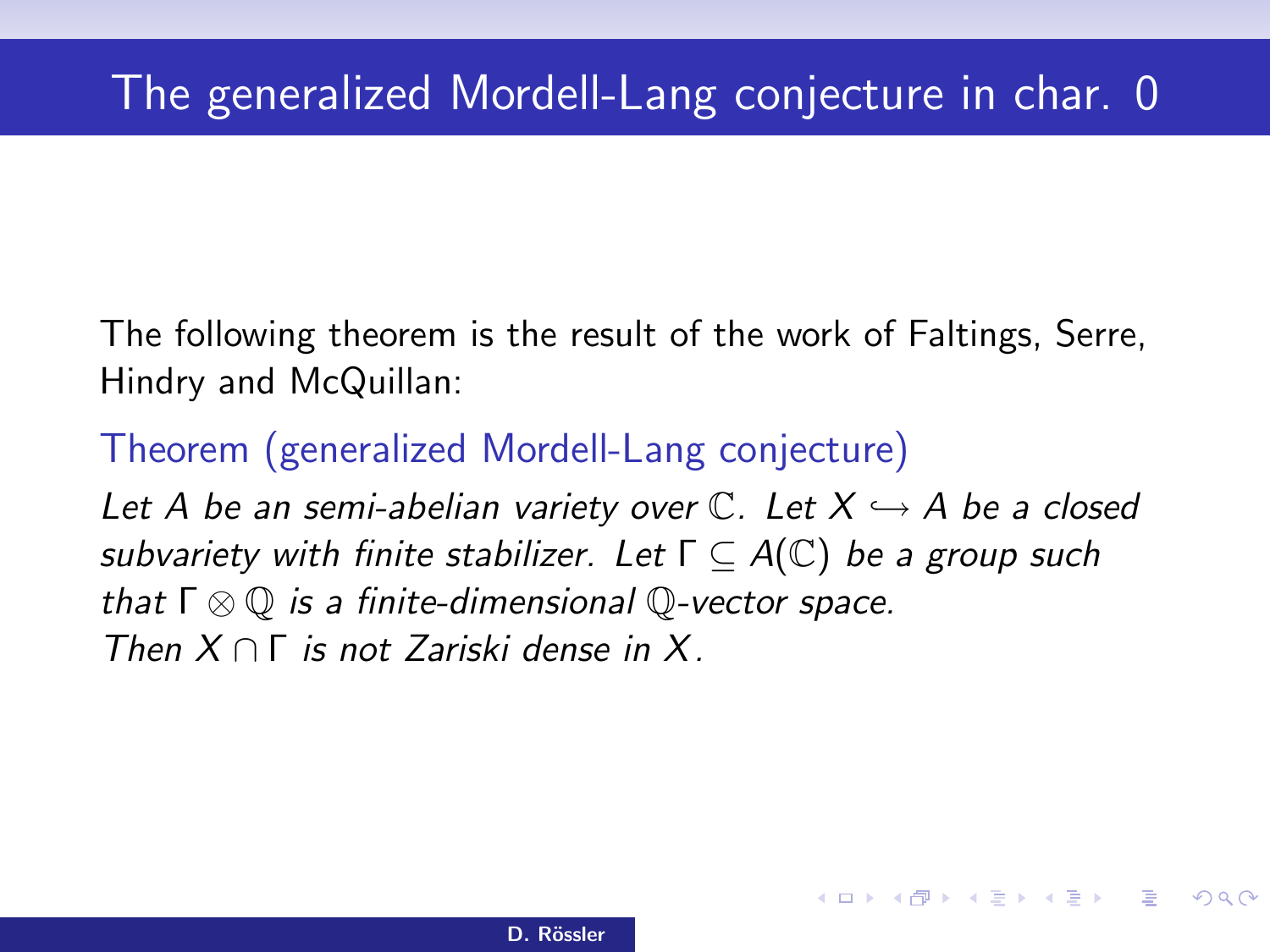

The following are consequences of GML. Let C be a curve of genus  $\geq 2$  defined over a number field K. Theorem (Mordell conjecture; Faltings th. [1984])  $C(K)$  is finite.

Theorem (Manin-Mumford conjecture; Raynaud's th. [1983]) Let  $P \in C(\overline{K})$ . The set

 $\{Q \in C(\overline{K}) | \exists n \in \mathbb{N}^* \text{ such that } nQ - nP \text{ is principal}\}\$ 

4 ロ X 4 団 X 4 ミ X 4 ミ X ミ X 9 Q Q

is finite.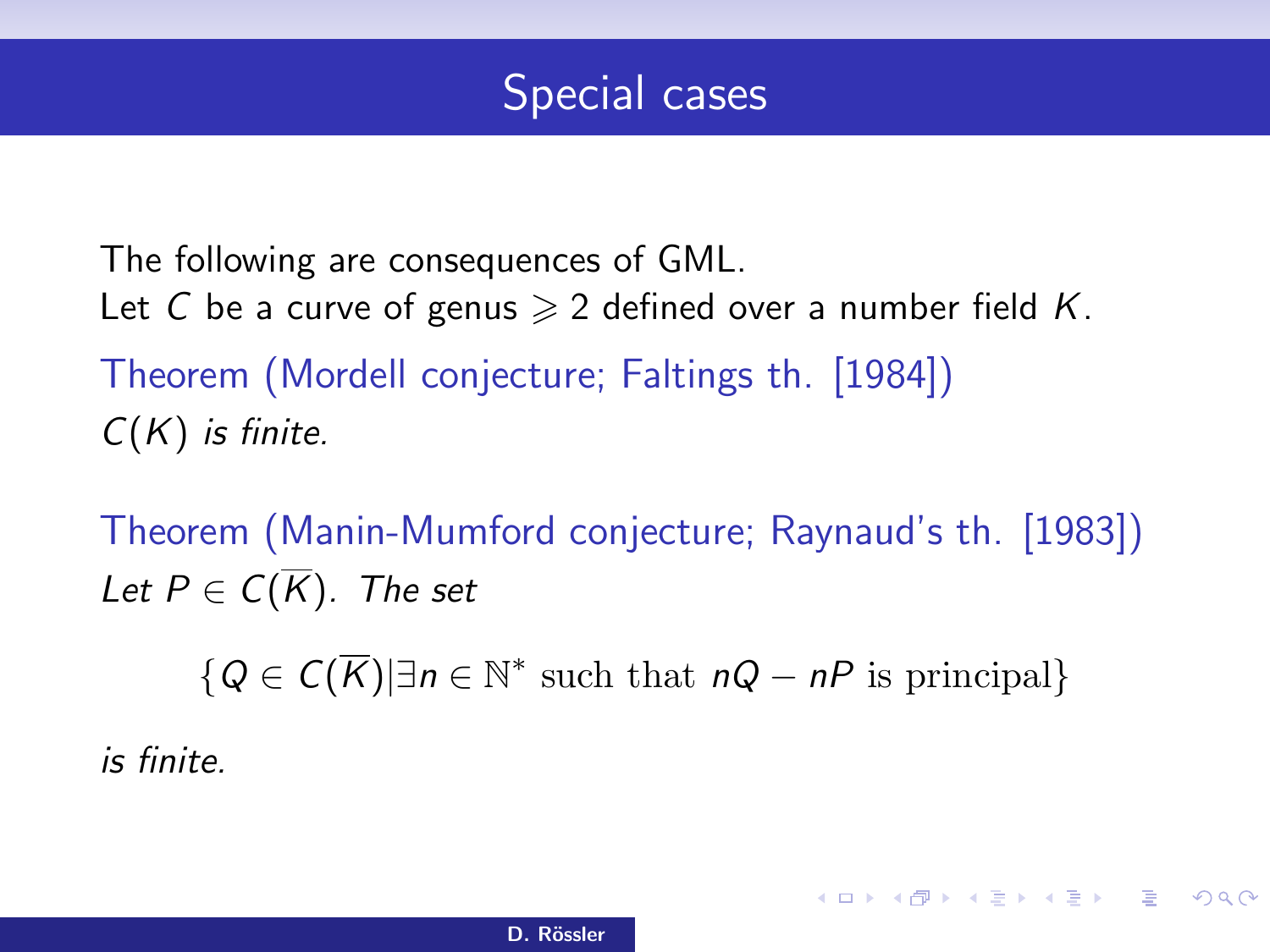## Positive characteristic

It is natural to wonder if the analog of GML is true in positive characteristic. The following is known.

Let K be an algebraically closed field of char.  $p > 0$ . Let A be a semi-abelian variety over K and let  $\Gamma \subseteq A(K)$  be a group st  $\Gamma \otimes \mathbb{Z}_p$ is a  $\mathbb{Z}_p$ -module of finite rank. Let  $X \hookrightarrow A$  be a closed K-subvariety of A with finite stabiliser.

#### Theorem (Hrushovski [1996])

If  $X \cap \Gamma$  is Zariski dense in  $X$  then there exists a variety  $X_0'$  over  $\overline{\mathbb{F}}_p$ and a purely inseparable bijective morphism  $\phi: X'_0\otimes_{\overline{\mathbb{F}}_p}K\to X.$ 

K ロ ▶ K @ ▶ K ミ ▶ K ミ ▶ │ 등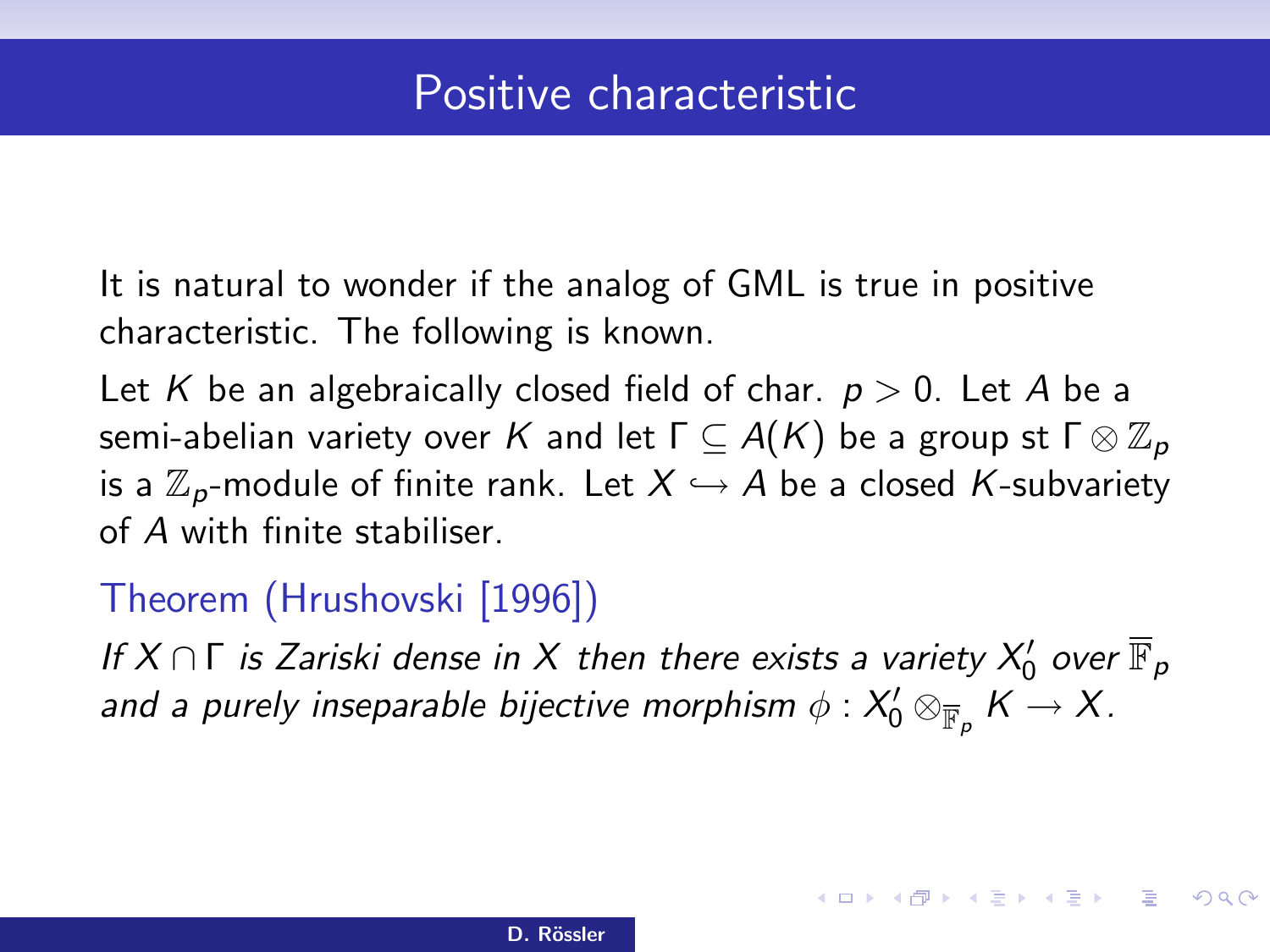The only known proof of GML in positive characteristic is based on model-theoretic methods. In particular, Hrushovski uses his work with Zilber on Zariski geometries. It is not clear (to me) whether this is crucial or not.

Here is what can be proven by algebraic methods:

- the case where A is ordinary (Abramovich-Voloch [1996], Pillay-Ziegler [2003]);
- the case where X is a curve and K is of transcendence degree 1 (Grauert-Samuel [1966], Voloch [1991], Buium-Voloch [1996])

K ロ ▶ K @ ▶ K ミ ▶ K ミ ▶ │ 등

 $\Omega$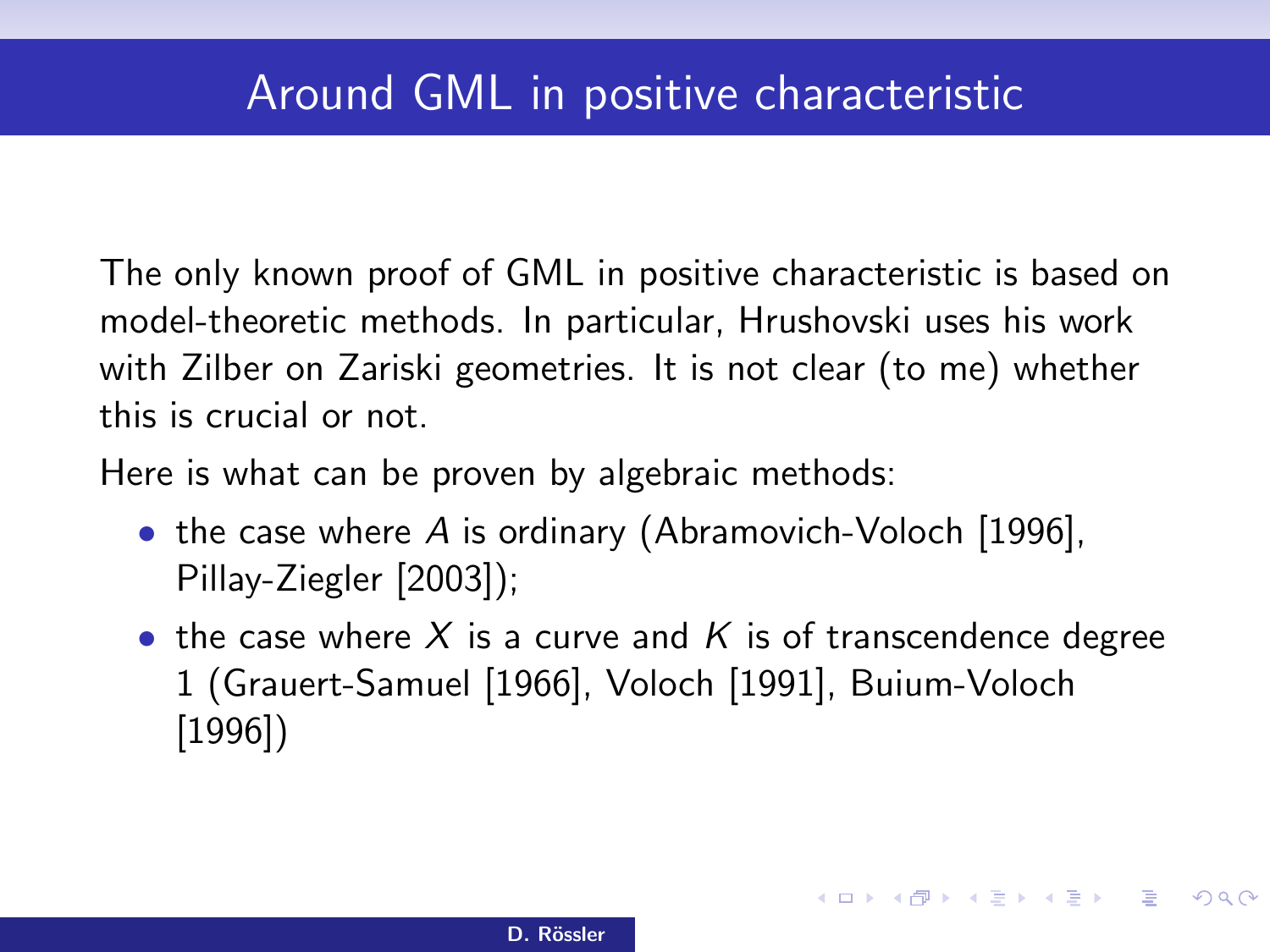## The proof of Buium-Voloch

The proof of Buium and Voloch for curves (Compositio Math. 103 (1996)) is particularly transparent and avoids the issue of ordinarity completly. It is also reminiscent of some aspects of Hrushovski's proof. It might thus point to an algebraic understanding of Hrushovski's proof of GML in positive characteristic.

In the rest of the lecture, we shall give an overview of their proof.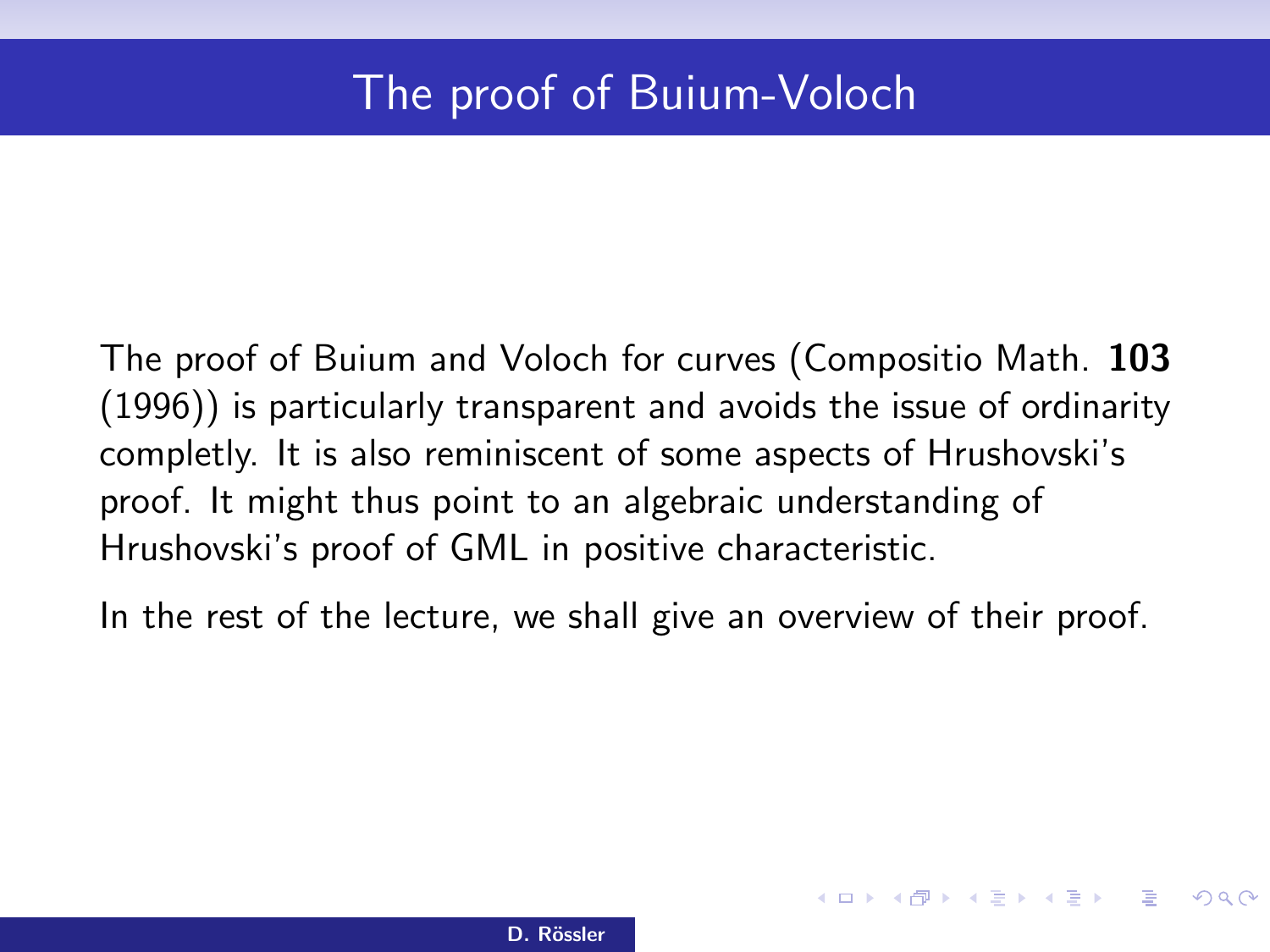## Reductions I

Let L be the function field of a smooth curve over  $k := \overline{\mathbb{F}}_p$ . Let C be a curve over  $L$  and suppose that  $C$  has no model over  $L^p$ . We shall prove that

the set  $C(L)$  is finite.  $(*)$ 

Let us suppose that C is embedded in  $B := \text{Jac}(C)$  via an L-rational point. The statement (\*) implies GML for  $X = C$ .  $A = B$ ,  $\Gamma = B(L)$  and  $K = \overline{L}$ .

4 ロ X 4 団 X 4 ミ X 4 ミ X ミ X 9 Q Q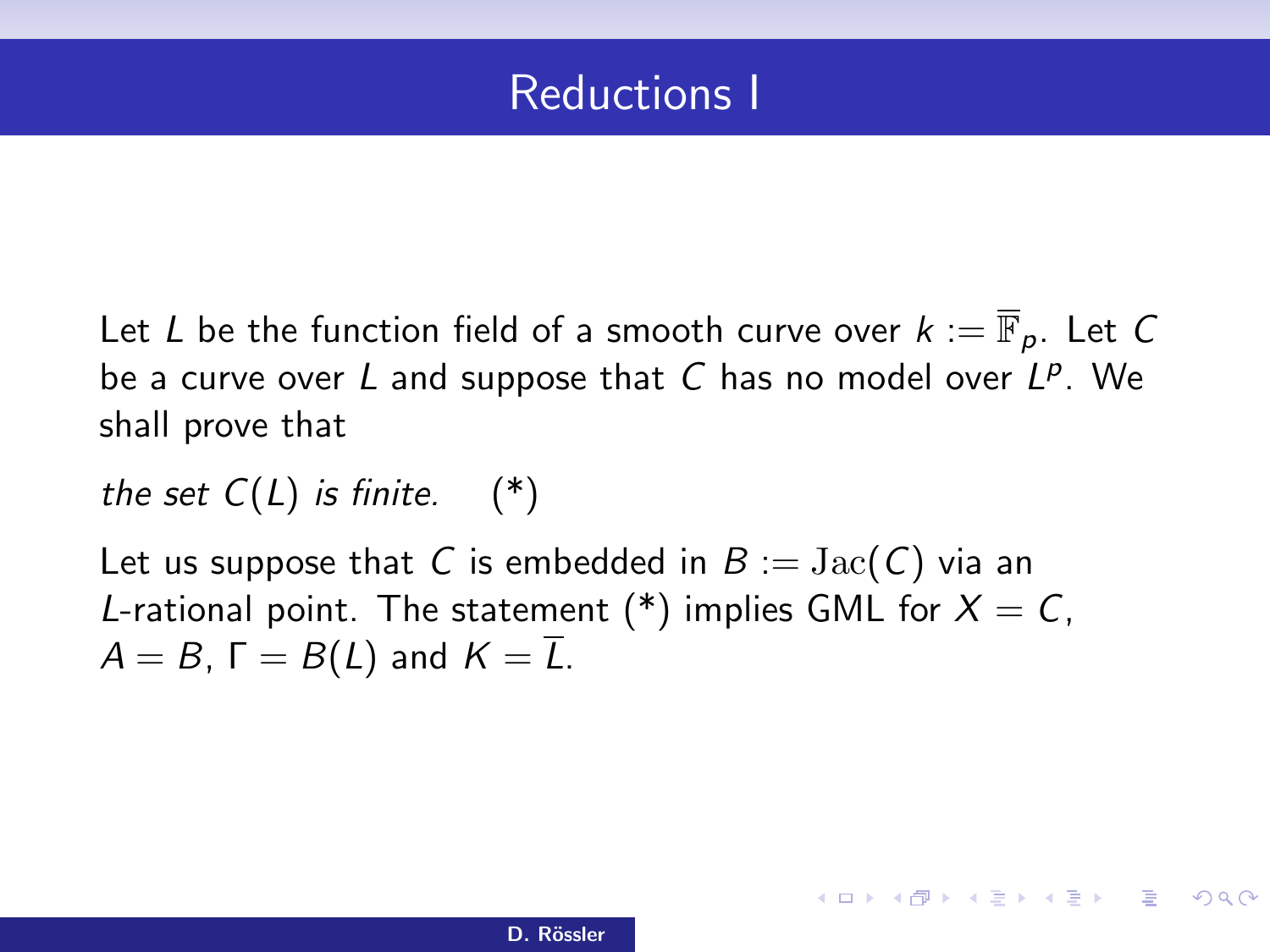## Reductions II

To the curve C is associated the Kodaira-Spencer map

$$
\operatorname{KS}: \operatorname{Der}(L/k) \to H^1(C,\mathrm{T} C)
$$

arising as a boundary map from the short exact sequence

$$
0\to \mathrm{T} \textit{\textsf{C}}_{L}\to \mathrm{T} \textit{\textsf{C}}_{k}\to \mathrm{Der}(L/k)\to 0
$$

4 ロ X 4 団 X 4 ミ X 4 ミ X ミ X 9 Q Q

#### Proposition (Voloch)

C has a model over  $L^p$  iff  $KS = 0$ .

Hence our hypothesis implies that  $KS \neq 0$ .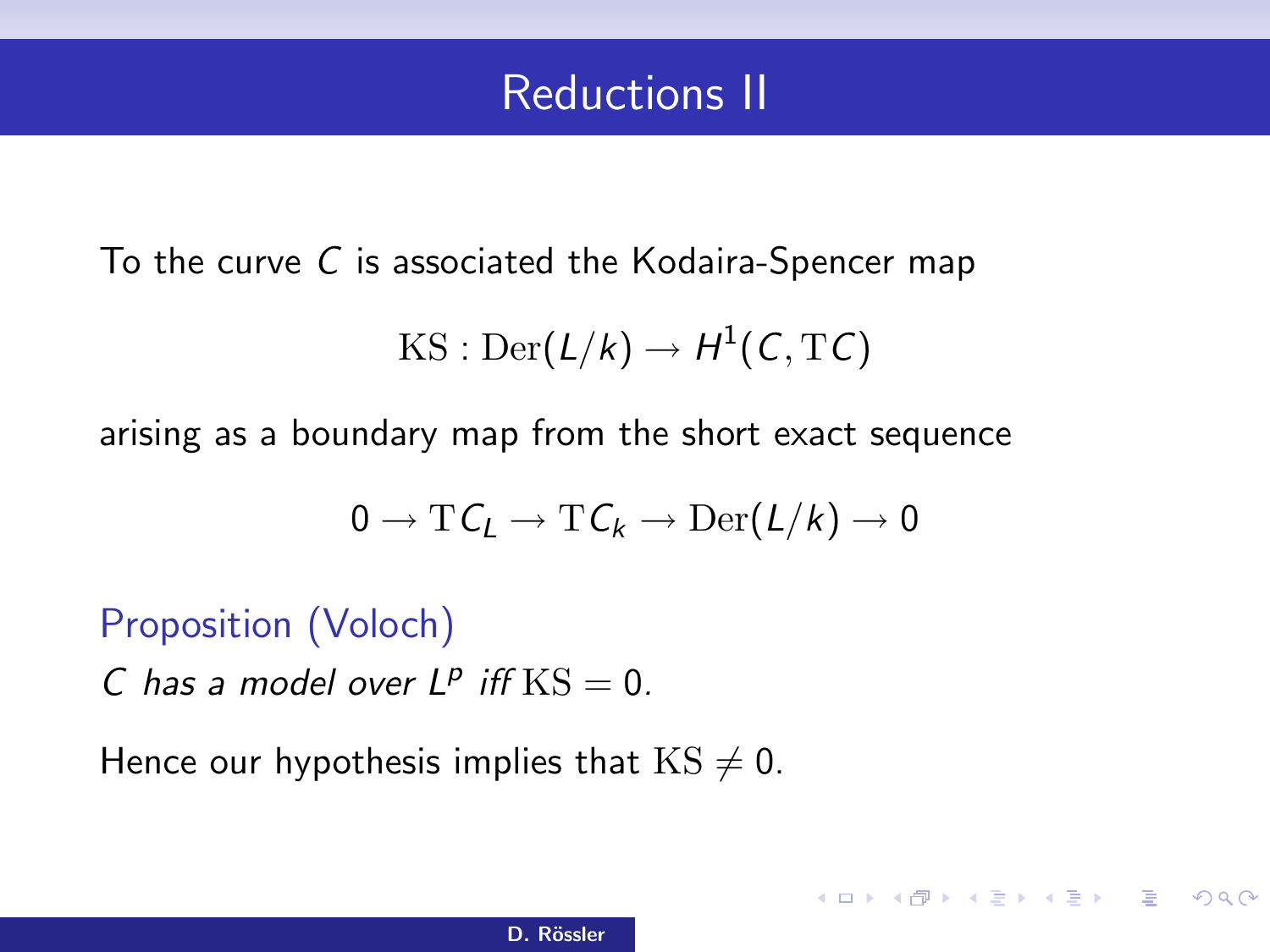#### Integral models

Let now U be a smooth curve over k with function field L. We may suppose wlog that there exists a smooth and proper model  $\pi : C \to U$  of C over U (resp.  $\mathcal{B} \to U$  of B) and that KS extends to a nowhere vanishing homomorphism

$$
KS: T\mathcal{U}_k \to R^1\pi_*T\mathcal{C}_U.
$$

Now take any closed point

 $u :$  Spec  $k \to U$ 

and let

$$
t: \text{Spec } \mathbf{k}[\epsilon]/\epsilon^2 \to \mathbf{U}
$$

4 ロ X 4 団 X 4 ミ X 4 ミ X ミ X 9 Q Q

be a tangent vector at u.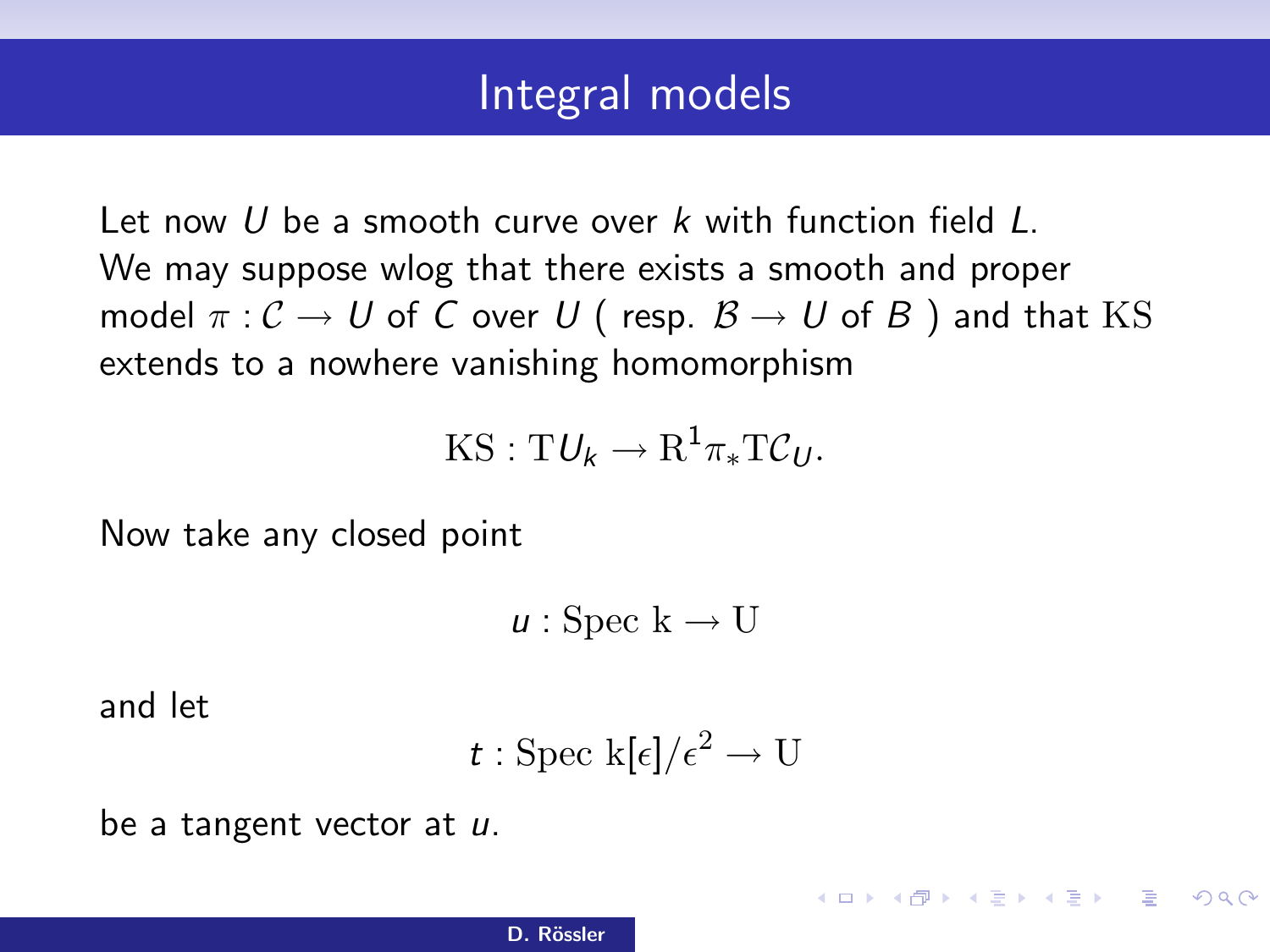## Weil restrictions I

Let

$$
\mathcal{C}_{\epsilon} := W_{k[\epsilon]|k}(t^*\mathcal{C})
$$

be the Weil restriction of  $t^*\mathcal{C}$  to  $k$  and let

$$
\mathcal{B}_{\epsilon}:=W_{k[\epsilon]|k}(t^*\mathcal{B})
$$

K ロ X K @ X K 할 X K 할 X (할 X ) 할 X 10 Q Q O

be the Weil restriction of  $t^*B$  to  $k$ .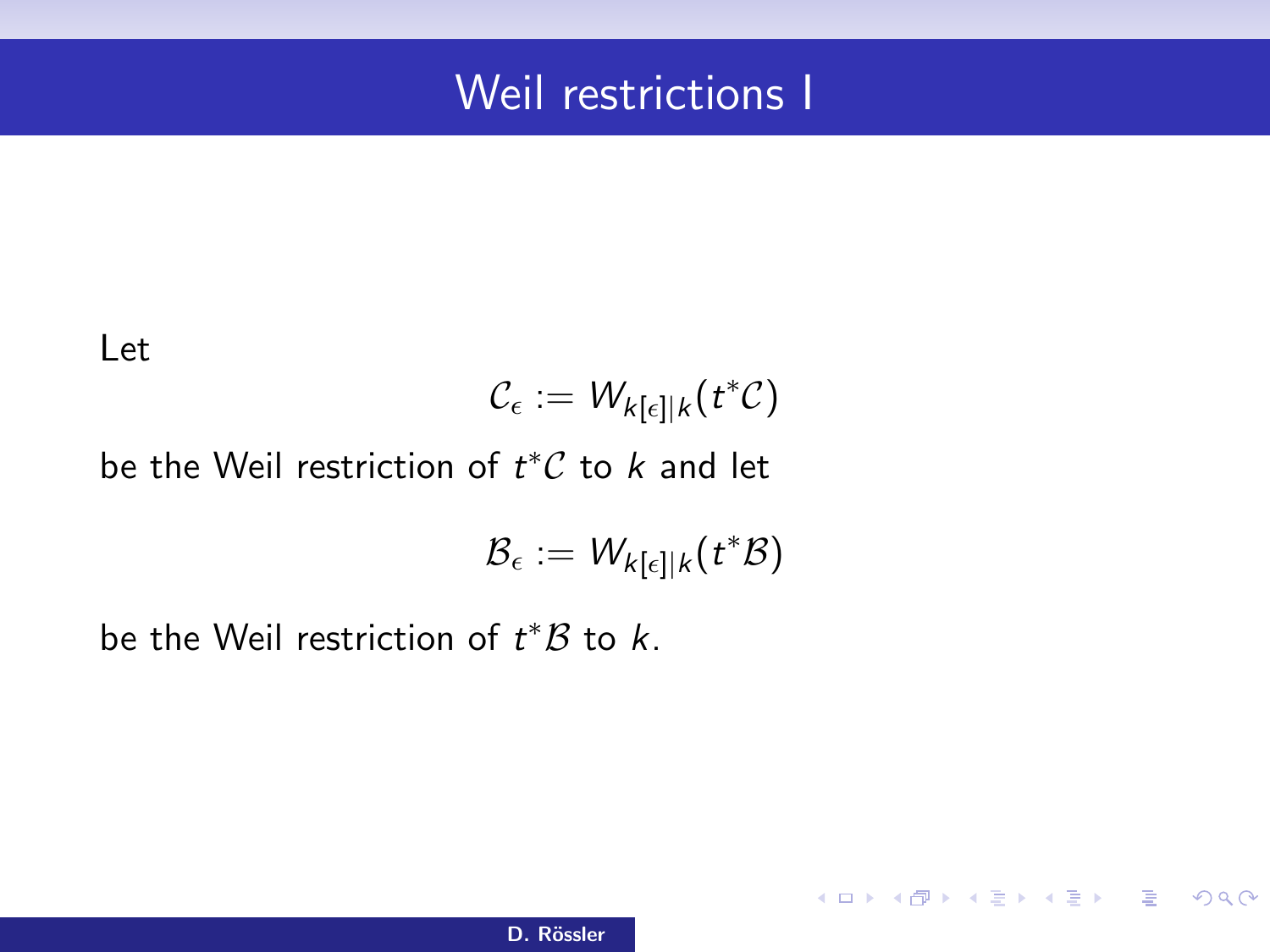## Weil restrictions II

The properties of Weil restrictions imply the following:

• we have natural isomorphisms

$$
C_{\epsilon}(k) \simeq t^* C(k[\epsilon]/\epsilon^2)
$$
 and  $\mathcal{B}_{\epsilon}(k) \simeq t^* \mathcal{B}(k[\epsilon]/\epsilon^2)$ ;

イロト (個) (量) (量) (量) = 割 のQの

- $\mathcal{C}_{\epsilon}$  is a  $T\mathcal{C}_{\mu}$ -torsor and  $\mathcal{B}_{\epsilon}$  is a  $T\mathcal{B}_{\mu}$ -torsor;
- $\bullet\,$  the class of  $\mathcal{C}_\epsilon$  as a torsor is  $\mathrm{KS}_u(t)\in H^1(\mathcal{C}_u, \mathrm{T}\mathcal{C}_u)$  and is thus  $\neq 0$ ;
- $\mathcal{B}_{\epsilon}$  is a commutative *k*-group scheme;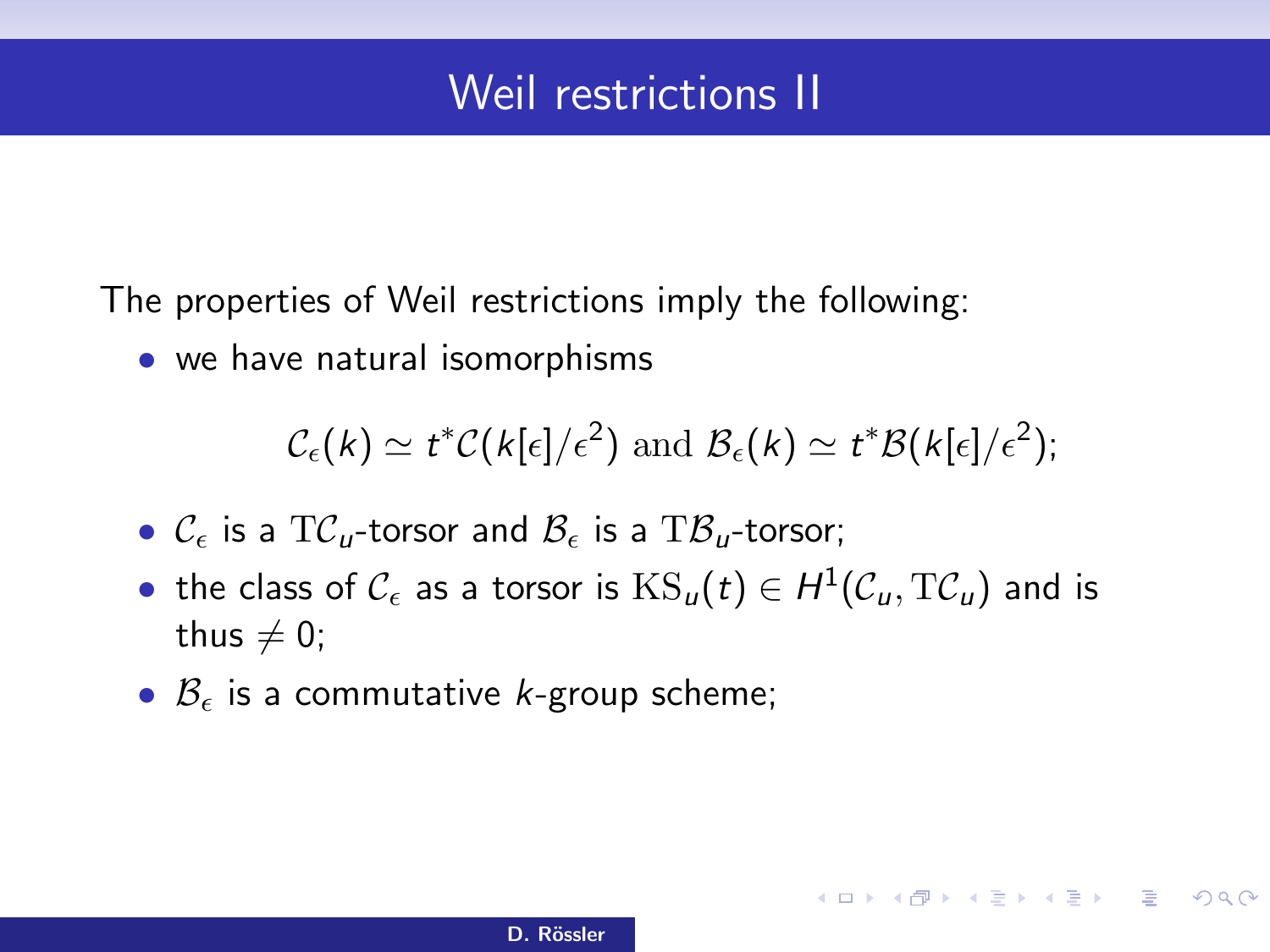## Weil restrictions III

• there is a commutative diagram of schemes



**KOX KOX KEX KEX E YORA** 

where the vertical arrows are closed immersions.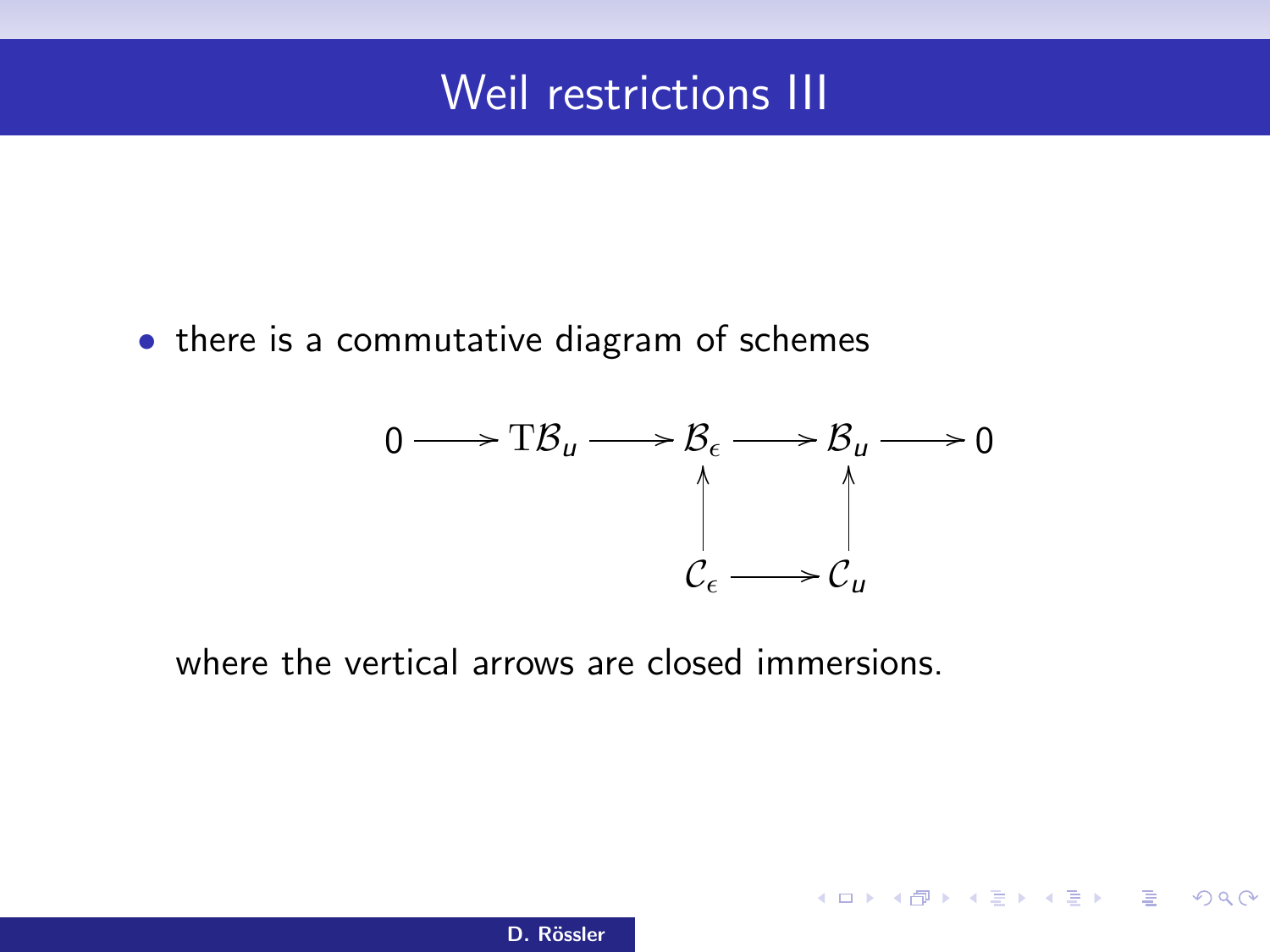## Exploiting  $KS \neq 0$ , I

Lemma (Buium) The scheme  $C_{\epsilon}$  is affine. Sketch of proof. Let

$$
0\to \mathcal{O}\to E\to \mathrm{T}\mathcal{C}_u^\vee\to 0
$$

be the dual of the extension corresponding to

$$
KS_u(t) \in H^1(\mathcal{C}_u, T\mathcal{C}_u) = \text{Ext}^1(\mathcal{O}, T\mathcal{C}_u).
$$

4 ロ X 4 団 X 4 ミ X 4 ミ X ミ X 9 Q Q

This extension is non-split by construction. %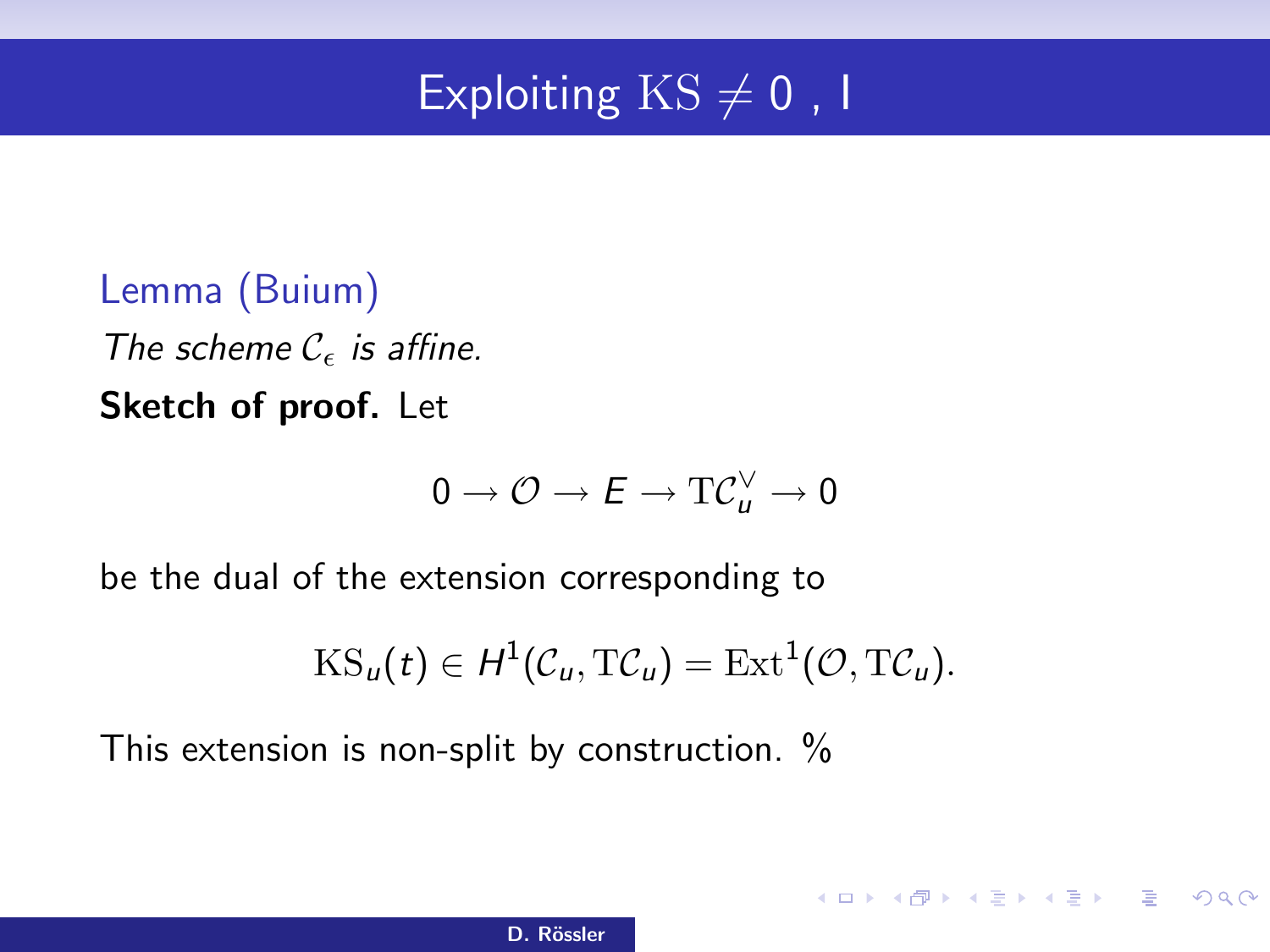## Exploiting  $KS \neq 0$ , II

#### End of sketch of proof. Since  $\mathrm{T} \mathcal{C}^\vee_\mu$  is ample, this implies (Gieseker, Martin-Deschamps [1983]) that  $E$  is ample. Furthermore, we have

$$
\mathcal{C}_{\epsilon} \simeq \mathrm{Proj}(E) \backslash \mathrm{Proj}(\mathrm{T}\mathcal{C}_{u}^{\vee})
$$

and  $\mathrm{Proj}(\mathrm{T}\mathcal{C}_u^\vee)$  is a divisor of  $\mathcal{O}_{\mathcal{E}}(1)$  on  $\mathrm{Proj}(\mathcal{E}).$  Hence  $\mathcal{C}_\epsilon$  is the complement of an ample divisor and is thus affine.

KO K K Ø K K I K I I I I DA O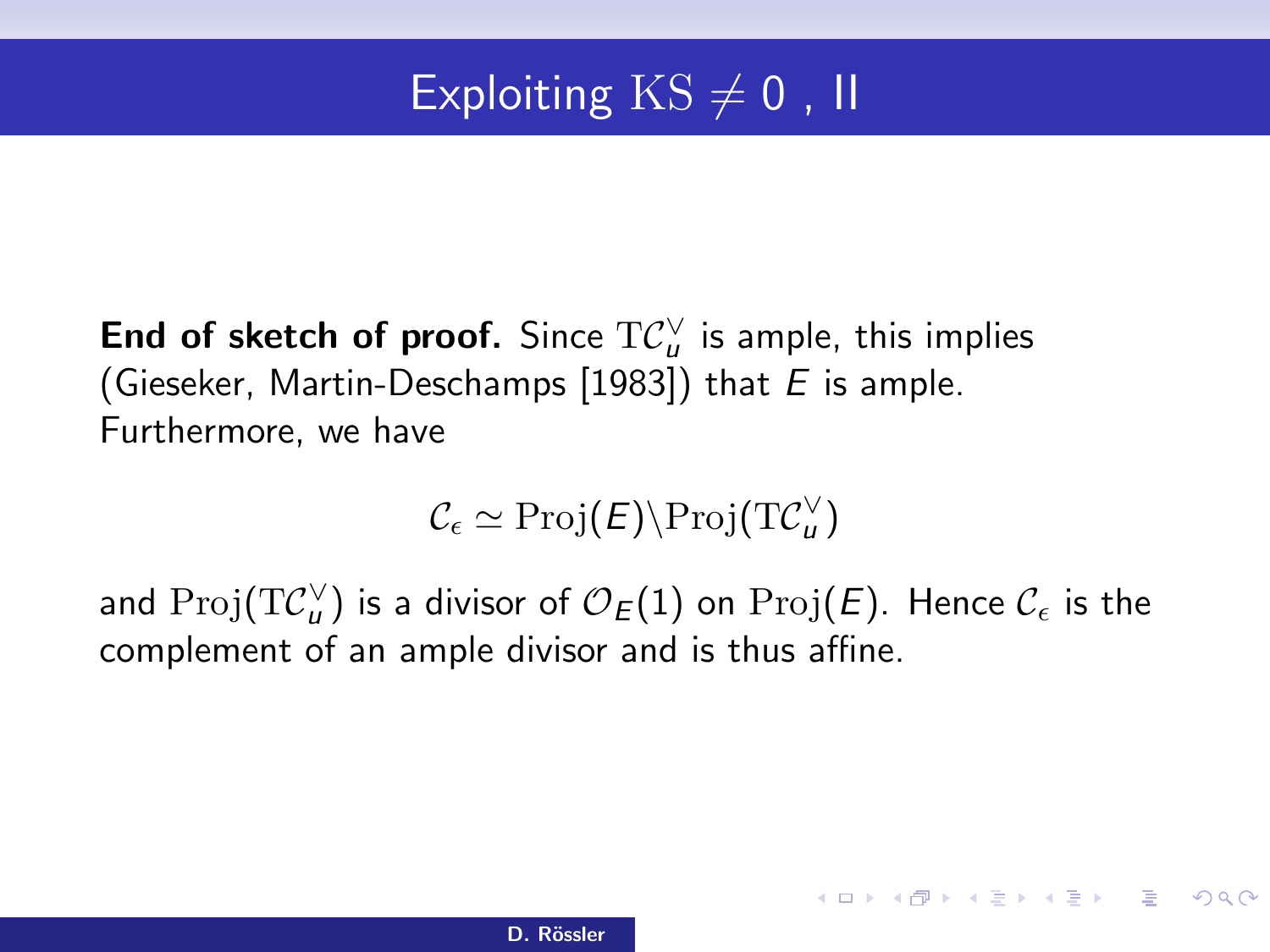# The intersection  $\mathcal{C}_\epsilon \cap p\mathcal{B}_\epsilon$  , I

Note that the scheme

$$
\mathsf{p}\mathcal{B}_\epsilon \hookrightarrow \mathcal{B}_\epsilon
$$

is an an abelian variety.

The scheme  $\mathcal{C}_{\epsilon} \cap p\mathcal{B}_{\epsilon}$  is a closed affine subscheme of  $p\mathcal{B}_{\epsilon}$  and is thus finite.

Can we estimate its degree ?

K ロ X x (個) X x B X X B X D → C B → D Q Q Q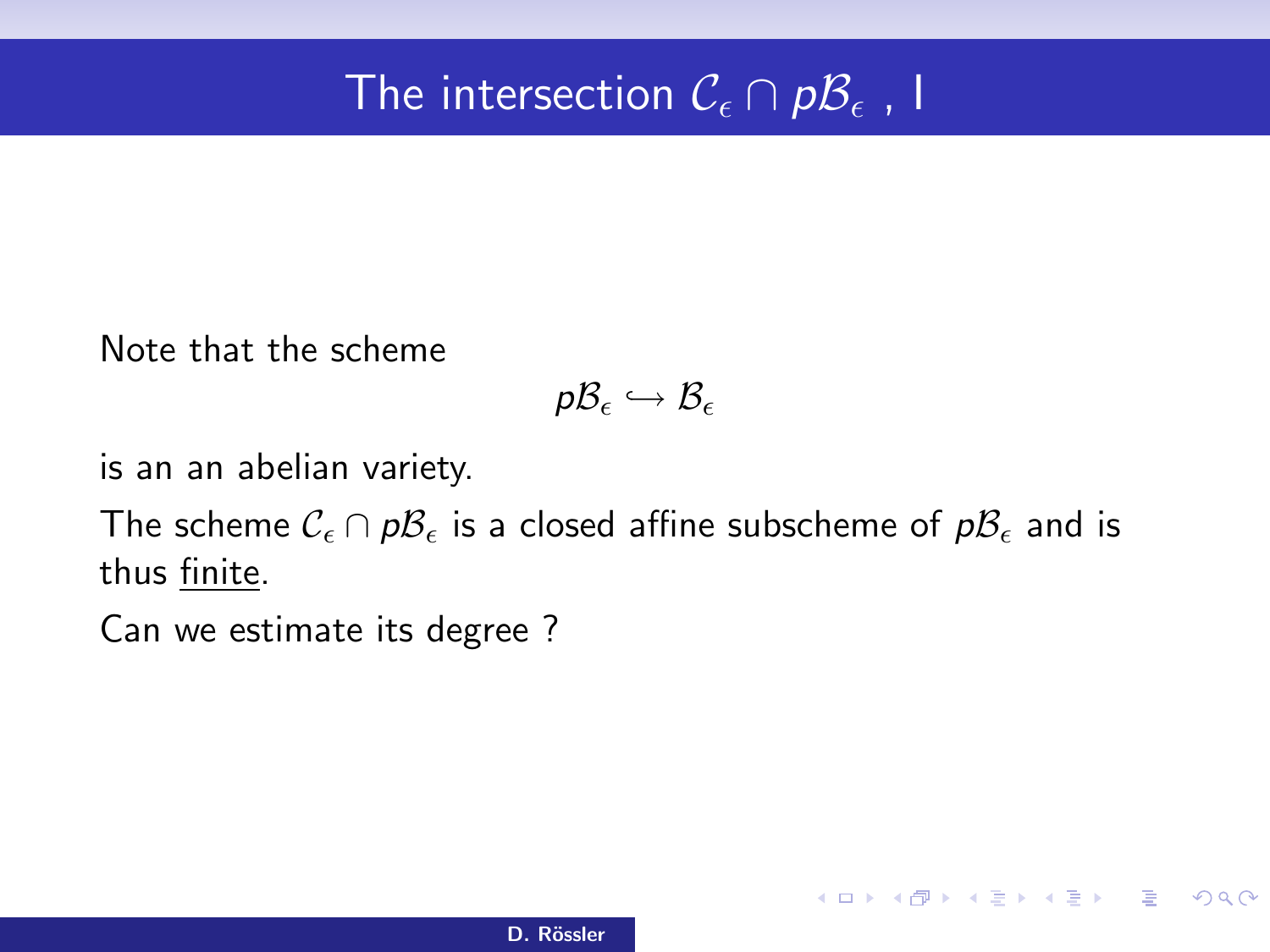# The degree of  $\mathcal{C}_\epsilon \cap \mathcal{p}\mathcal{B}_\epsilon$  , I

Let

$$
0\to \mathcal{O}\to E\to \mathrm{T}\mathcal{C}_u^\vee\to 0
$$

be the dual of the extension corresponding to  $\mathcal{C}_{\epsilon}$  and let

$$
0\to \mathcal{O}\to \digamma\to \mathrm{T}\mathcal{B}_u^\vee\to 0
$$

be the dual of the extension corresponding to  $\mathcal{B}_{\epsilon}$ . The natural surjection  $\mathrm{T}\mathcal{B}^\vee_u|_{\mathcal{C}_u}\to \mathrm{T}\mathcal{C}^\vee_u$  extends to a surjection

$$
F|_{\mathcal{C}_u}\to E\to 0
$$

KORK@RKERKER E KORCH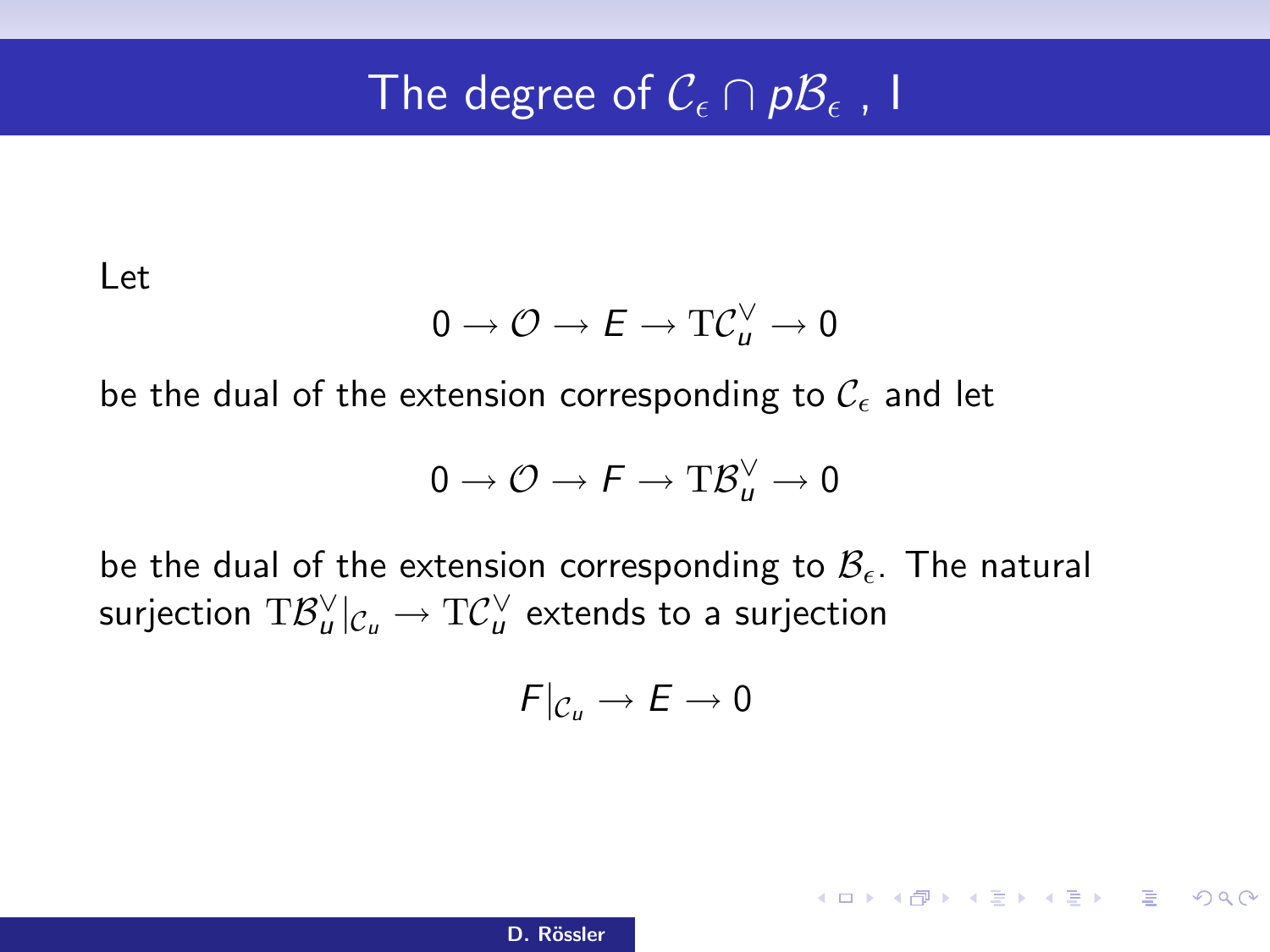# The degree of  $\mathcal{C}_\epsilon \cap \mathcal{B}_{\epsilon}$  ,  $\Pi$

We thus obtain a diagram of immersions

$$
p\mathcal{B}_{\epsilon} \longrightarrow \text{Proj}(F)
$$
  
 
$$
\uparrow
$$
  
 
$$
\uparrow
$$
  
 
$$
\uparrow
$$
  
 
$$
\downarrow
$$
  
 
$$
\mathcal{C}_{\epsilon}
$$

K ロ X K @ X K 할 X K 할 X (할 X ) 할 X 10 Q Q O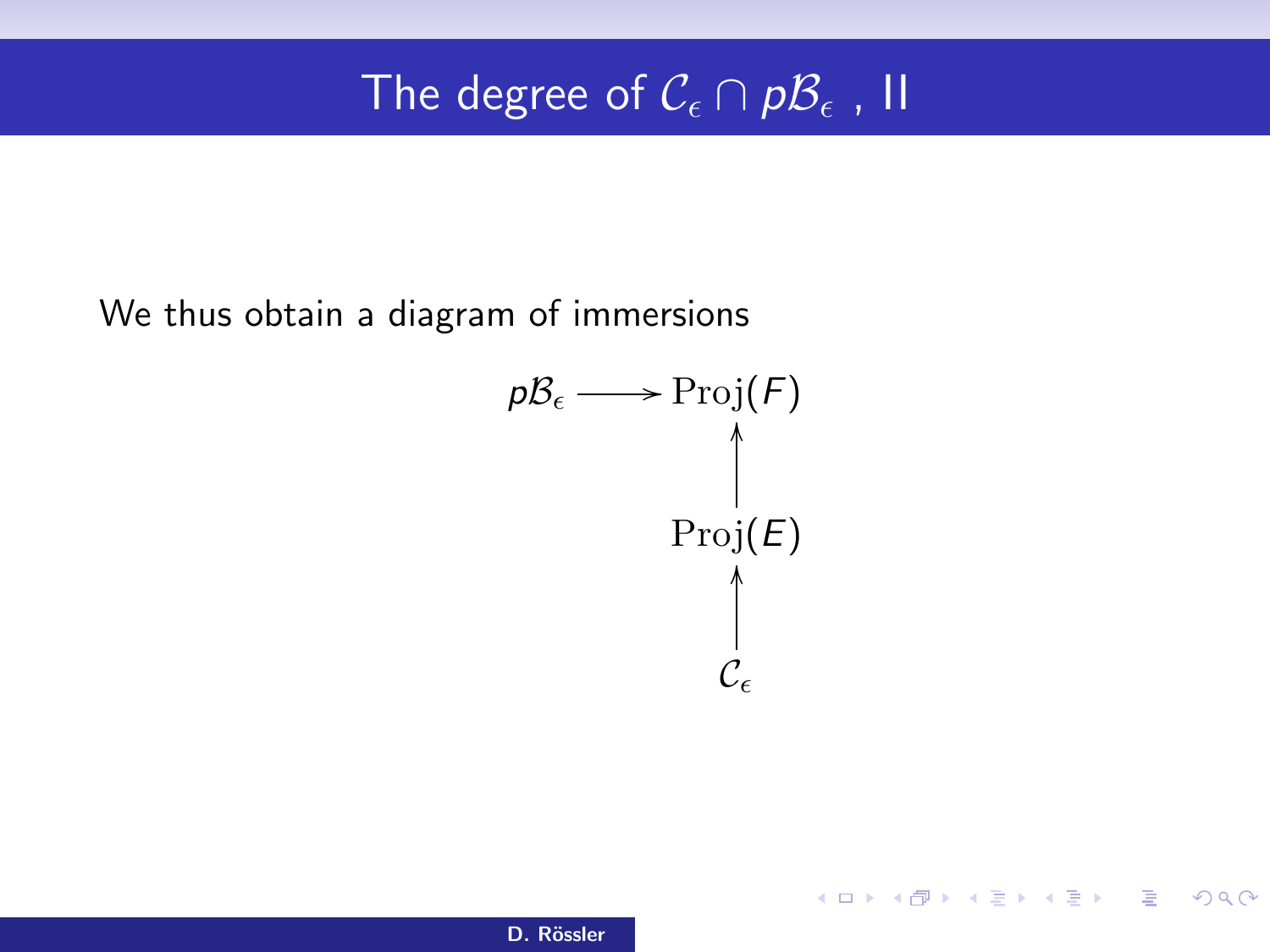# The degree of  $\mathcal{C}_\epsilon \cap \mathcal{p}\mathcal{B}_\epsilon$  , III

Let  $\pi: \text{Proj}(F) \to \mathcal{B}_u$  be the natural map. Let  $\Theta$  be a Theta divisor on  $\mathcal{B}_u$ . Let  $\mathcal{L}:=\pi^*\mathcal{O}(\Theta)^{\otimes 3}\otimes\mathcal{O}_E(1).$  The line bundle  $\mathcal L$  is very ample on  $\text{Proj}(F)$ .

#### Lemma

- deg $_{\mathcal{L}}(p\mathcal{B}_{\epsilon})\leqslant p^{\mathcal{B}}\cdot 3^{\mathcal{B}}\cdot g!$
- deg<sub>c</sub>(Proj(E)) =  $8g 2$

イロト (個) (量) (量) (量) = 割 のQの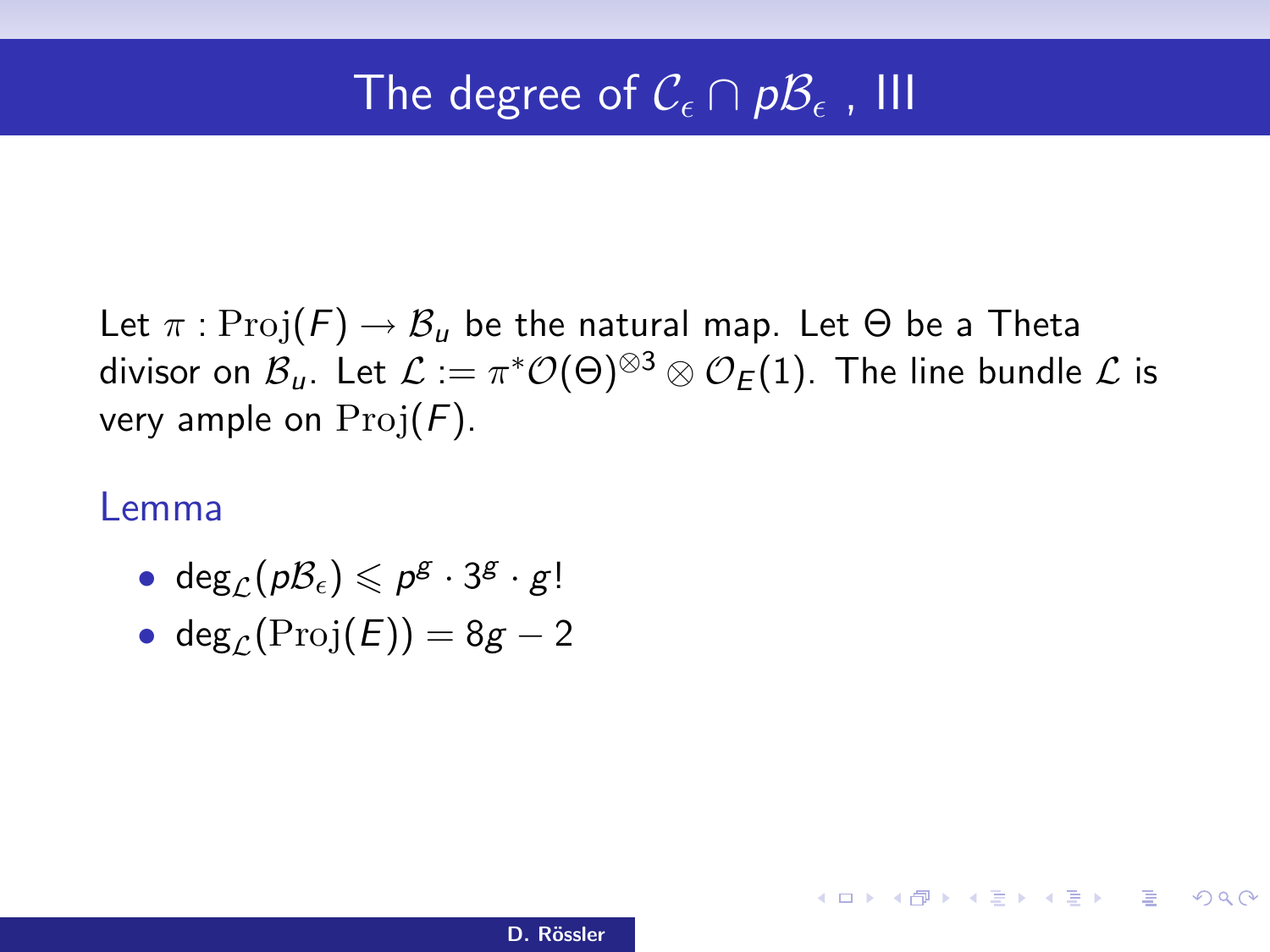# The degree of  $\mathcal{C}_\epsilon \cap \mathcal{B} \epsilon$  , IV

Hence, by Bezout's theorem,

$$
\text{deg}(p\mathcal{B}_{\epsilon} \cap \mathcal{C}_{\epsilon}) \leqslant \Big(8g-2\Big)\Big(p^g \cdot 3^g \cdot g!\Big)
$$

K ロ X x (個) X x B X X B X D → C B → D Q Q Q

In particular, deg( $pB_\epsilon \cap C_\epsilon$ ) is bounded independently of u.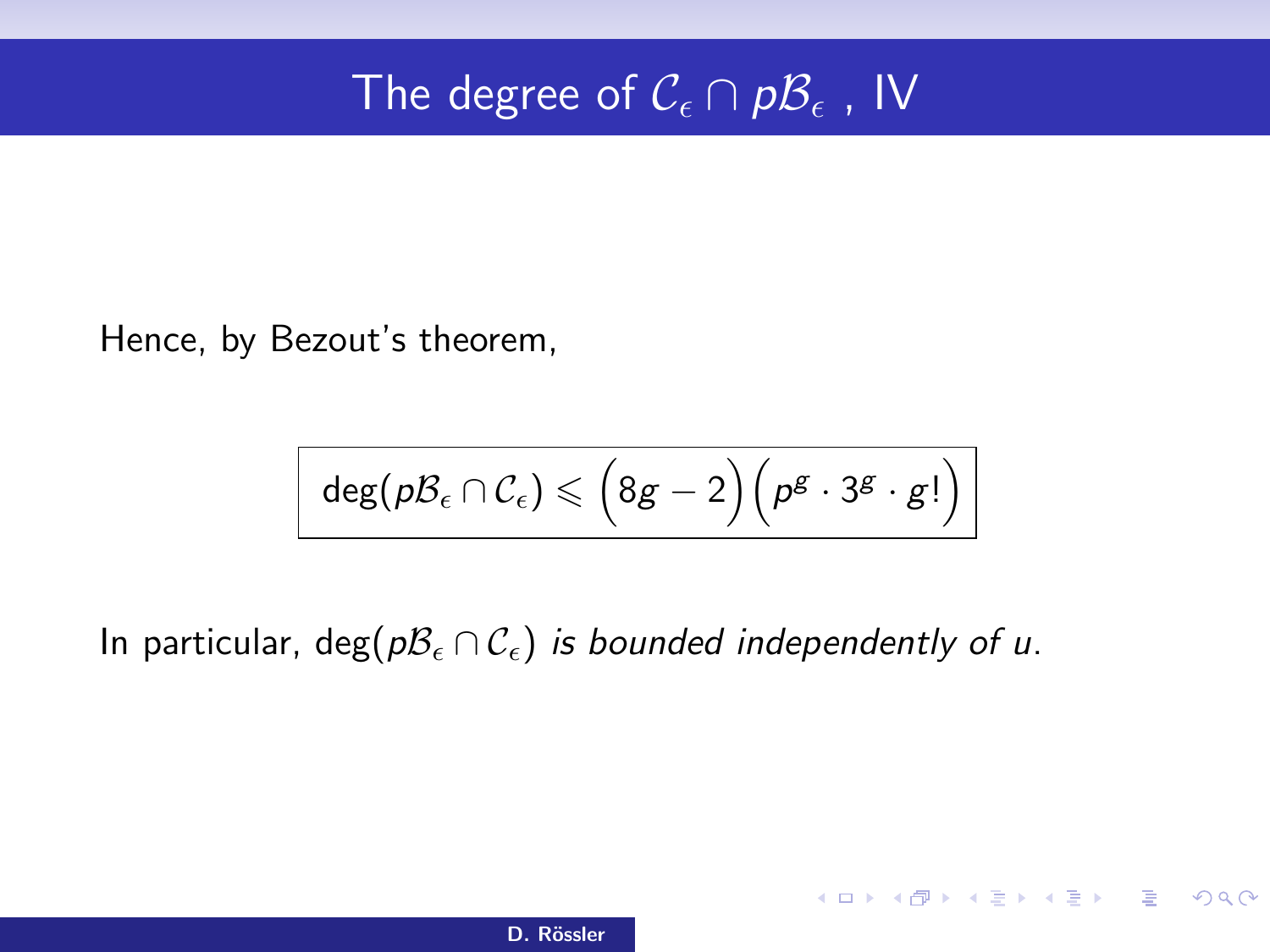The proof is by contradiction. Suppose that  $C(L)$  is infinite.

Since  $B(L)$  is finitely generated (Mordell-Weil), we may suppose wlog that  $C(L) \cap pB(L)$  is infinite. Let  $P_1, \ldots, P_r \in C(L) \cap pB(L)$ be pairwise distinct points such that

$$
r > \Big(8g-2\Big)\Big(p^g\cdot 3^g\cdot g!\Big).
$$

We may choose u st  $P_{1,u}, \ldots, P_{r,u}$  are also pairwise distinct.

In that case,  $P_{1,t},\ldots,P_{r,t}$  are also pairwise distinct and they lie in  $\mathcal{C}_{\epsilon} \cap p\mathcal{B}_{\epsilon}$ . This contradicts the estimate for deg( $p\mathcal{B}_{\epsilon} \cap \mathcal{C}_{\epsilon}$ ).

**KORK (DRAGA) KERKER OQO**